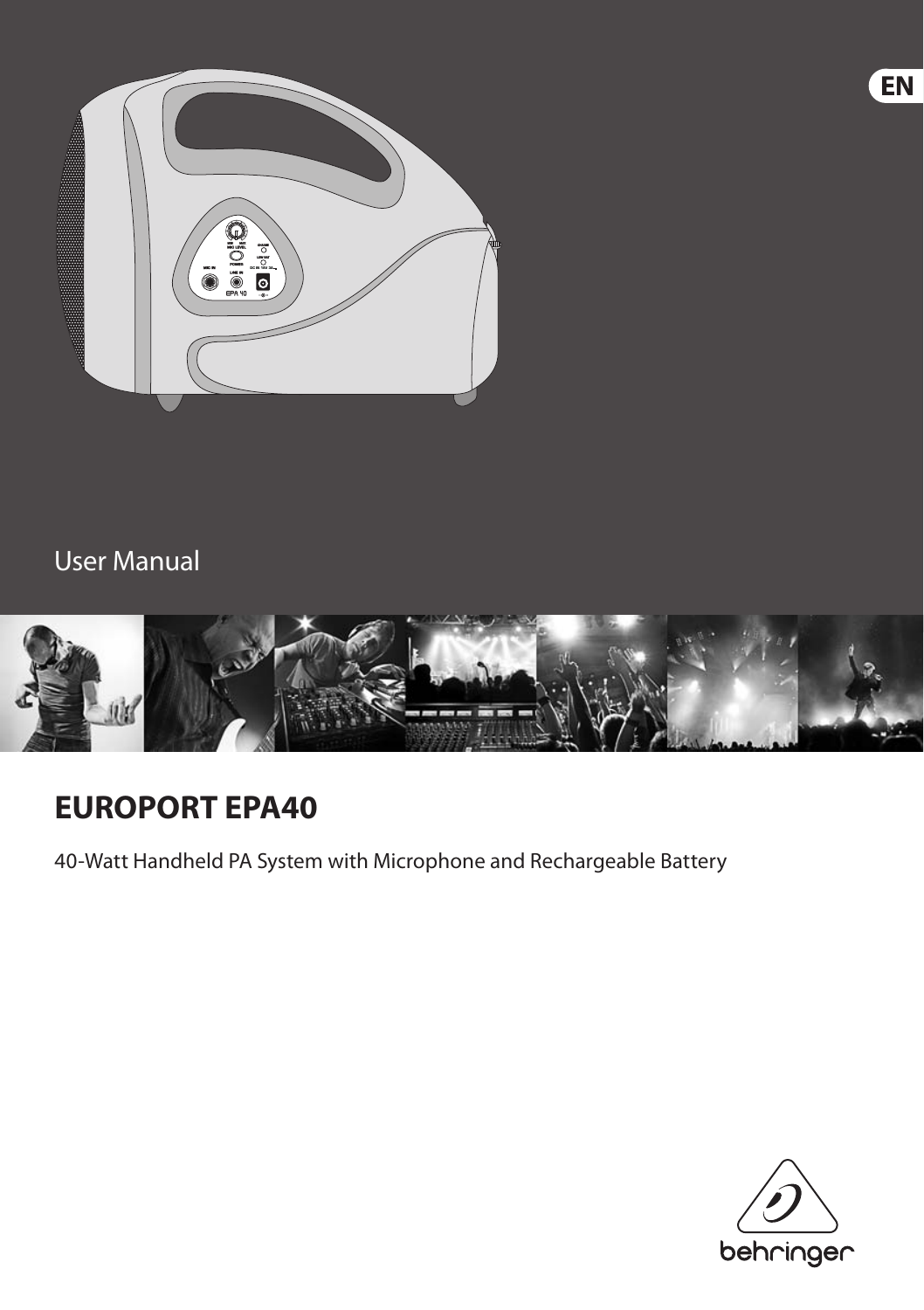### **Table of Contents**

| Important Safety Instructions3        |  |
|---------------------------------------|--|
|                                       |  |
|                                       |  |
|                                       |  |
|                                       |  |
|                                       |  |
|                                       |  |
|                                       |  |
| 2. Control Elements and Connections 4 |  |
|                                       |  |

#### **Thank you**

Thank you for expressing your confidence in us by purchasing the EPA40. The EPA40 is a portable PA system for business meetings, guides, school activities and many other applications. With its 5" full-range loudspeaker, it delivers an extraordinary sound in an extremely light housing. Thanks to the rugged construction, the included ULTRAVOICE XM1800S microphone is easy to handle, even under the toughest live conditions.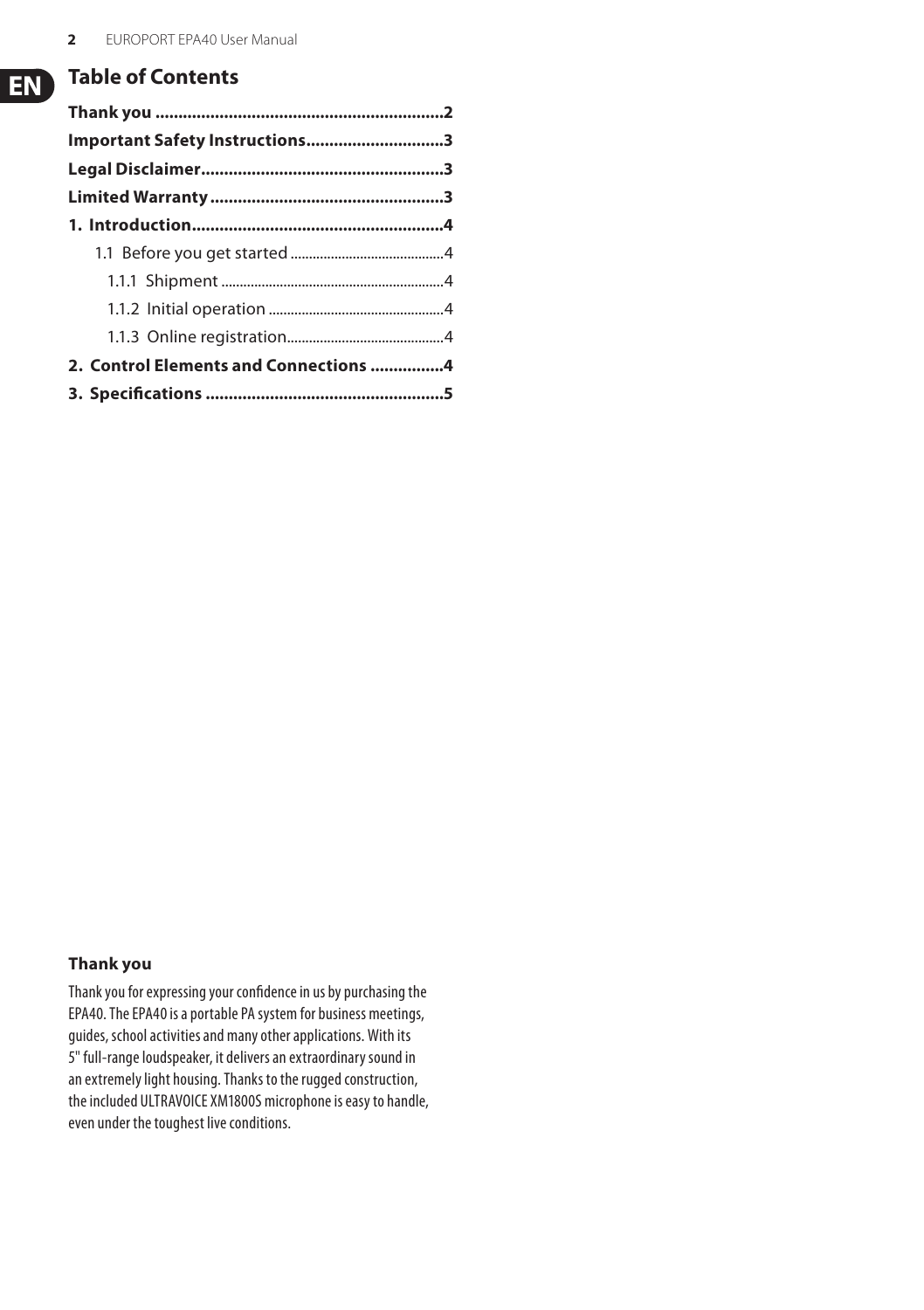<span id="page-2-0"></span>



Terminals marked with this symbol carry electrical current of sufficient magnitude to constitute risk of electric shock. Use only high-quality professional speaker cables with ¼" TS or twistlocking plugs pre-installed. All other installation or modification should be performed only by qualified personnel.

This symbol, wherever it appears, alerts you to the  $\triangleright$  presence of uninsulated dangerous voltage inside the enclosure voltage that may be sufficient to constitute a risk of shock.

This symbol, wherever it appears, alerts you to important operating and maintenance instructions in the accompanying literature. Please read the manual.

**Caution** To reduce the risk of electric shock, do not remove the top cover (or the rear section). No user serviceable parts inside. Refer servicing to qualified personnel.



#### **Caution** To reduce the risk of fire or

electric shock, do not expose this appliance to rain and moisture. The apparatus shall not be exposed to dripping or splashing liquids and no objects filled with liquids, such as vases, shall be placed on the apparatus.



**Caution** These service instructions  $\blacktriangle$  are for use by qualified

service personnel only. To reduce the risk of electric shock do not perform any servicing other than that contained in the operation instructions. Repairs have to be performed by qualified service personnel.

- **1.** Read these instructions.
- **2.** Keep these instructions.
- **3.** Heed all warnings.
- **4.** Follow all instructions.
- **5.** Do not use this apparatus near water.
- **6.** Clean only with dry cloth.

**7.** Do not block any ventilation openings. Install in accordance with the manufacturer's instructions.

**8.** Do not install near any heat sources such as radiators, heat registers, stoves, or other apparatus (including amplifiers) that produce heat.

**9.** Do not defeat the safety purpose of the polarized or grounding-type plug. A polarized plug has two blades with one wider than the other. A groundingtype plug has two blades and a third grounding prong. The wide blade or the third prong are provided for your safety. If the provided plug does not fit into your outlet, consult an electrician for replacement of the obsolete outlet.

**10.** Protect the power cord from being walked on or pinched particularly at plugs, convenience receptacles, and the point where they exit from the apparatus.

**11.** Use only attachments/accessories specified by the manufacturer.



**12.** Use only with the cart, stand, tripod, bracket, or table specified by the manufacturer, or sold with the

apparatus. When a cart is used, use caution when moving the cart/apparatus combination to avoid injury from tip-over.

**13.** Unplug this apparatus during lightning storms or when unused for long periods of time.

**14.** Refer all servicing to qualified service personnel. Servicing is required when the apparatus has been damaged in any way, such as power supply cord or plug is damaged, liquid has been spilled or objects have fallen into the apparatus, the apparatus has been exposed to rain or moisture, does not operate normally, or has been dropped.

**15.** The apparatus shall be connected to a MAINS socket outlet with a protective earthing connection.



**16.** Where the MAINS plug or an appliance coupler is used as the disconnect device, the disconnect device shall remain readily operable.

#### **LEGAL DISCLAIMER**

TECHNICAL SPECIFICATIONS AND APPEARANCES ARE SUBJECT TO CHANGE WITHOUT NOTICE AND ACCURACY IS NOT GUARANTEED. BEHRINGER, KLARK TEKNIK, MIDAS, BUGERA, AND TURBOSOUND ARE PART OF THE MUSIC GROUP (MUSIC-GROUP.COM). ALL TRADEMARKS ARE THE PROPERTY OF THEIR RESPECTIVE OWNERS. MUSIC GROUP ACCEPTS NO LIABILITY FOR ANY LOSS WHICH MAY BE SUFFERED BY ANY PERSON WHO RELIES EITHER WHOLLY OR IN PART UPON ANY DESCRIPTION, PHOTOGRAPH OR STATEMENT CONTAINED HEREIN. COLORS AND SPECIFICATIONS MAY VARY FROM ACTUAL PRODUCT. MUSIC GROUP PRODUCTS ARE SOLD THROUGH AUTHORIZED FULLFILLERS AND RESELLERS ONLY. FULLFILLERS AND RESELLERS ARE NOT AGENTS OF MUSIC GROUP AND HAVE ABSOLUTELY NO AUTHORITY TO BIND MUSIC GROUP BY ANY EXPRESS OR IMPLIED UNDERTAKING OR REPRESENTATION THIS MANUAL IS COPYRIGHTED. NO PART OF THIS MANUAL MAY BE REPRODUCED OR TRANSMITTED IN ANY FORM OR BY ANY MEANS, ELECTRONIC OR MECHANICAL, INCLUDING PHOTOCOPYING AND RECORDING OF ANY KIND, FOR ANY PURPOSE, WITHOUT THE EXPRESS WRITTEN PERMISSION OF MUSIC GROUP IP LTD.

ALL RIGHTS RESERVED. © 2013 MUSIC Group IP Ltd. Trident Chambers, Wickhams Cay, P.O. Box 146, Road Town, Tortola, British Virgin Islands

#### **LIMITED WARRANTY**

For the applicable warranty terms and conditions and additional information regarding MUSIC Group's Limited Warranty, please see complete details online at www.music-group.com/warranty.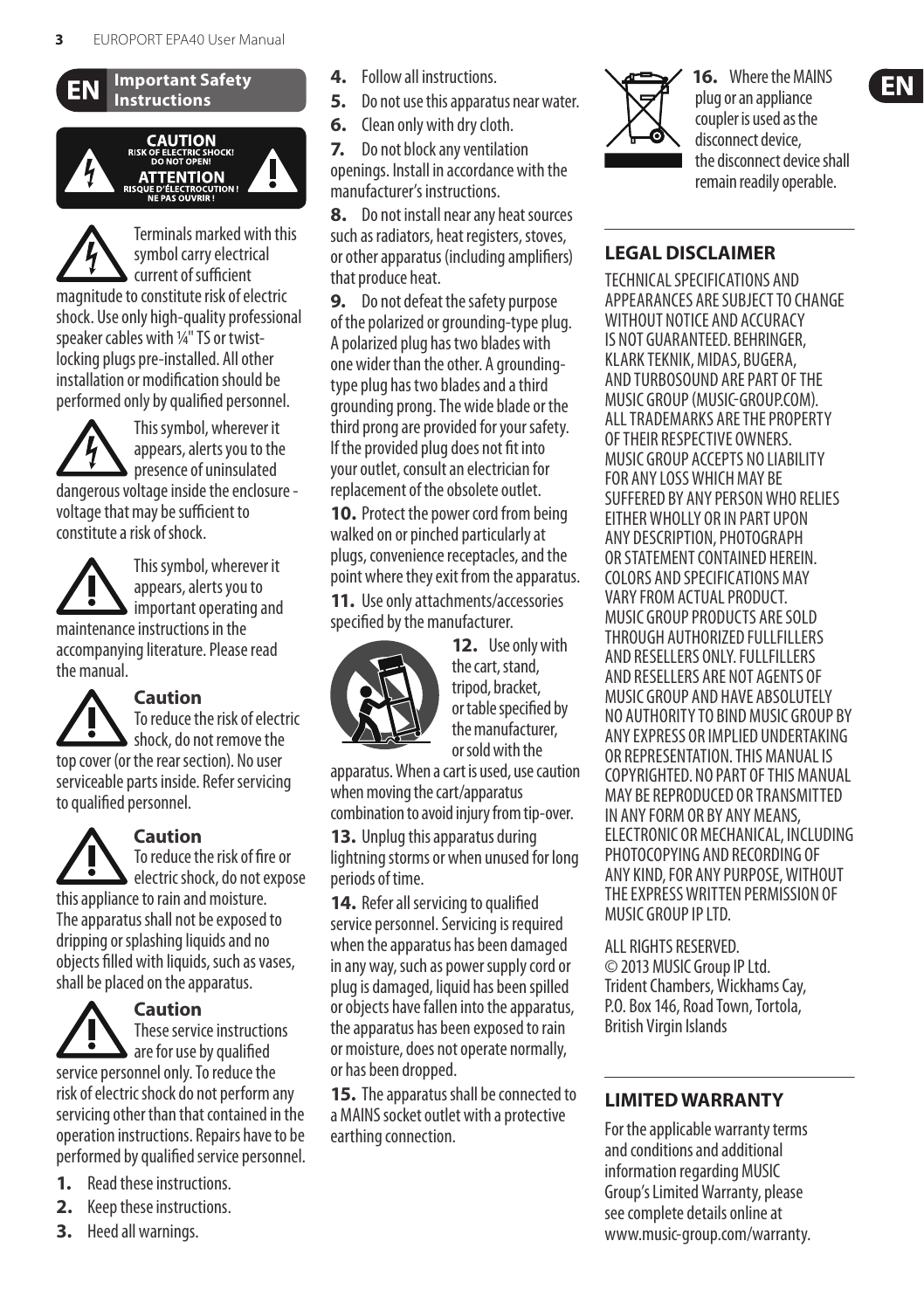#### <span id="page-3-0"></span>**1. Introduction**

**◊ The following user's manual is intended to familiarize you with the unit's control elements, so that you can master all the functions. After having thoroughly read the user's manual, store it in a safe place for future reference.**

#### **1.1 Before you get started**

#### **1.1.1 Shipment**

Your product was carefully packed at the factory to ensure safe transport. Nevertheless, if the box is damaged inspect the unit immediately for signs of damage.

- **◊ If the unit is damaged please do NOT return it to us, but notify your dealer and the shipping company immediately; otherwise, claims for damage or replacementmay not be granted.**
- **◊ Always use the original box to prevent damage during storage or transport.**
- **◊ Make sure that children cannot play unsupervised with the unit or its packaging.**
- **◊ Please ensure proper disposal of all packing materials.**
- **◊ Rechargeable batteries must not be disposed of with household waste. Please take rechargeable batteries which are defective or no longer needed to a municipal or retail collection point. Rechargeable batteries must be discharged before being disposed of at a municipal or retail collection point. Rechargeable batteries which are not completely discharged must be protected against short-circuiting. The poles or electrical contact surfaces can be insulated with adhesive tape.**

#### **1.1.2 Initial operation**

**◊ CAUTION! Before using the apparatus, you must charge the rechargeable battery for at least four hours. To charge, connect the apparatus to the provided power supply. TheCHARGE LED indicates the battery's status. The battery isfully charged when the LED stopsflashing.**

Make sure you provide adequate ventilation. Do not place the device on top of a power amplifier or near a radiator to avoid overheating.

To power the EPA40, use only the power supply unit that is delivered with your equipment.

The battery must not be exposed to extreme heat (sun, open fire and similar risks)! The capacity of the battery may diminish at low temperatures.

**◊ CAUTION! The device is capable of producing extreme volume levels. Please keep in mind that high sound pressure levels not only impair the hearing, but can also cause permanent damage. Keep the volume at an appropriate level at all times.**

#### **Important notes concerning installation**

**◊ The sound quality may diminish within the range of powerful broadcasting stations and high-frequency sources. Increase the distance between the transmitter and the device and use shielded cables for all connections.**

#### **1.1.3 Online registration**

Please register your new BEHRINGER equipment right after your purchase by visiting http://behringer.com and read the terms and conditions of our warranty carefully.

Should your BEHRINGER product malfunction, it is our intention to have it repaired as quickly as possible. To arrange for warranty service, please contact the BEHRINGER retailer from whom the equipment was purchased. Should your BEHRINGER dealer not be located in your vicinity, you may directly contact one of our subsidiaries. Corresponding contact information is included in the original equipment packaging (Global Contact Information/ European Contact Information). Should your country not be listed, please contact the distributor nearest you. A list of distributors can be found in the support area of our website (http://behringer.com).

Registering your purchase and equipment with us helps us process your repair claims more quickly and efficiently.

Thank you for your cooperation!

#### **2. Control Elements and Connections**

- (1) **LOUDSPEAKER**.
- (2) **CARRY HANDLE**.
- (3) **HOLES FOR SHOULDER STRAP**.
- (4) The rotary **MIC LEVEL** control allows you to adjust the volume level.
- (5) The **POWER** switch turns the device on and off. When turned on, the LED of the POWER switch lights up.
- **◊ Please note: The POWER switch does not fully disconnect the unit from the mains. To disconnect the unit from the mains, pull out the main cord plug or appliance coupler. When installing the product, make sure the plug or appliance coupler is readily operable. Unplug the power cord when the unit is not used for prolonged periods of time.**
- (6) The **CHARGE** LED flashes yellow as long as the rechargeable battery is charging. It goes out when the battery is fully charged.
- (7) The **LOW BAT** LED indicates that the rechargeable battery needs to be charged.
- (8) Connect the supplied BEHRINGER XM1800S microphone to the **MIC IN** input.
- **◊ Never hold the microphone directly in front of the loudspeaker. Feedback hazard! When operating the device, keep the microphone behind the loudspeaker to avoid feedback.**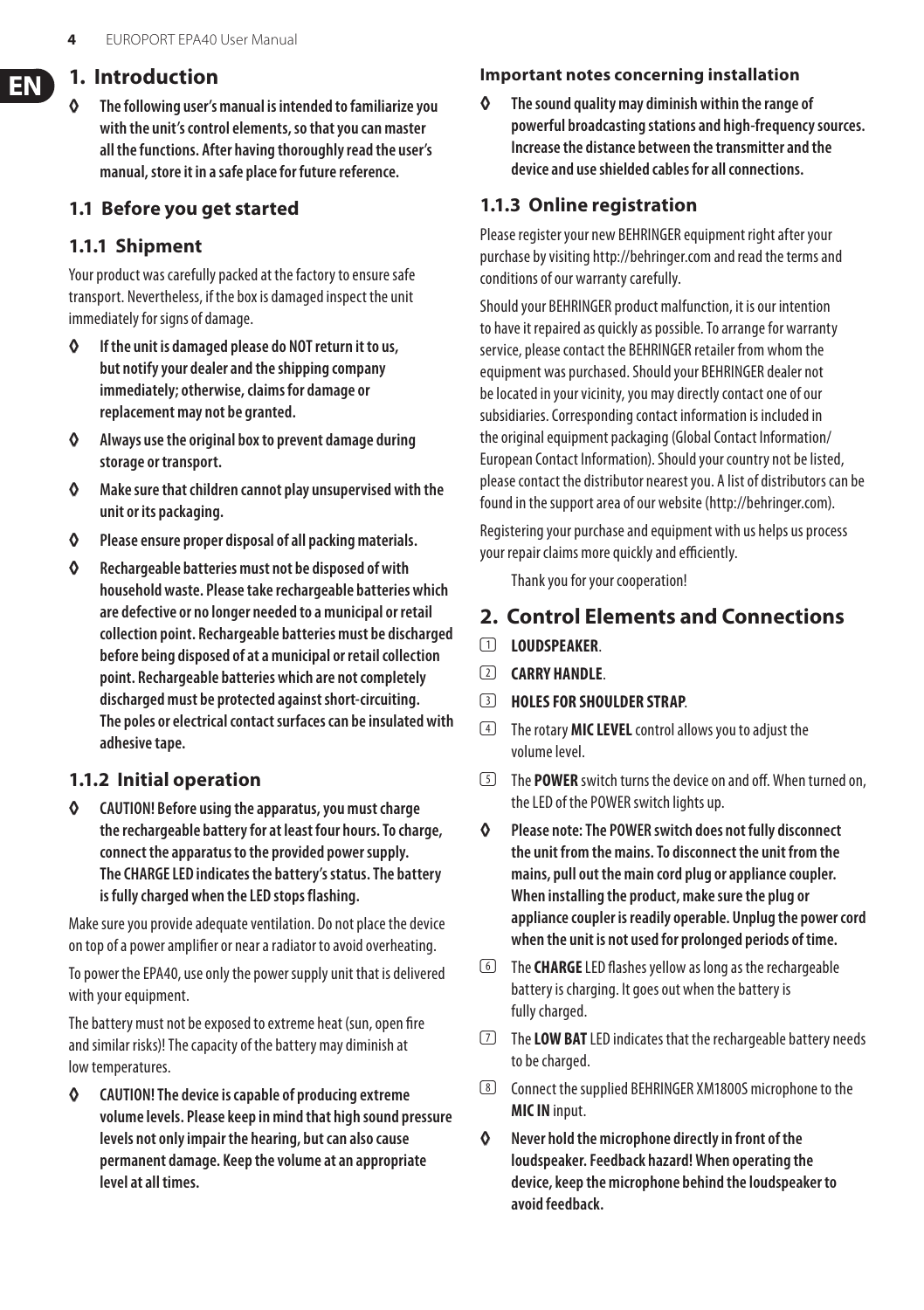<span id="page-4-0"></span>(9) You can connect an external sound source (CD player, MP3 player, etc.) to the **LINE IN** input.



Fig. 2.1: Side view of the EPA40

- (10) Connect to the power supply via the polarized **DC IN** connector. A fitting power adapter is supplied. Use the device only with the included power supply.
- (11) **COMPARTMENT FOR BATTERY AND SHOULDER STRAP**. To insert the battery, open the compartment's cover. The bottom half of the compartment is used for the battery. Open the latch to access the battery compartment.

Insert the battery as follows: The terminals must face the device with the positive terminal (red) on the side of the EPA control panel (to the left, as seen from the rear panel). Insert the battery and close the latch. Close the battery compartment.

- **◊ Insert the rechargeable battery with the terminals connected to the correct polarity.**
- **◊ Remove the rechargeable battery when the device is not to be used for a long period. Store the rechargeable battery in an upright position (with the terminals facing upward).**

The device's **SERIAL NUMBER** is found on the bottom side of the unit.

## **3. Specifications**

| <b>Inputs</b>                 |                                                           |
|-------------------------------|-----------------------------------------------------------|
| MIC IN                        | 1/4" TRS jack, unbalanced                                 |
| <b>I INF IN</b>               | 1/8" jack, unbalanced                                     |
|                               |                                                           |
| <b>Output</b>                 |                                                           |
| Output power                  | 40W                                                       |
| Loudspeaker                   | 5" full-range speaker                                     |
| Microphone                    |                                                           |
| Type                          | BEHRINGER XM1800S, dynamic                                |
| Pickup pattern                | Hyper-cardioid                                            |
| Cable length                  | 3' spiral cable                                           |
| <b>System Data</b>            |                                                           |
| Power supply                  | with built-in rechargeable<br>battery                     |
| Rechargeable battery type     | 12 V DC / 2600 mAh                                        |
| Charging time                 | approx. 4 h                                               |
| Battery operating time        | up to 8 h                                                 |
| External recharger type       | 18 V DC / 3 A                                             |
| Mains voltage                 | 100 - 240 V~, 50/60 Hz, 1.5 A<br>(Switching mode adaptor) |
| Mains connector               | Standard IEC receptacle                                   |
| Physical/Weight               |                                                           |
| Dimensions (H x W x D)        | approx. 8.5 x 7.1 x 11.2"<br>approx. 217 x 180 x 284 mm   |
| Weight (without power supply) | approx. 7 lbs / 3.20 kg                                   |

EN.

BEHRINGER is constantly striving to maintain the highest professional standards. As a result of these efforts, modifications may be made from time to time to existing products without prior notice. Specifications and appearance may differ from those listed or illustrated.